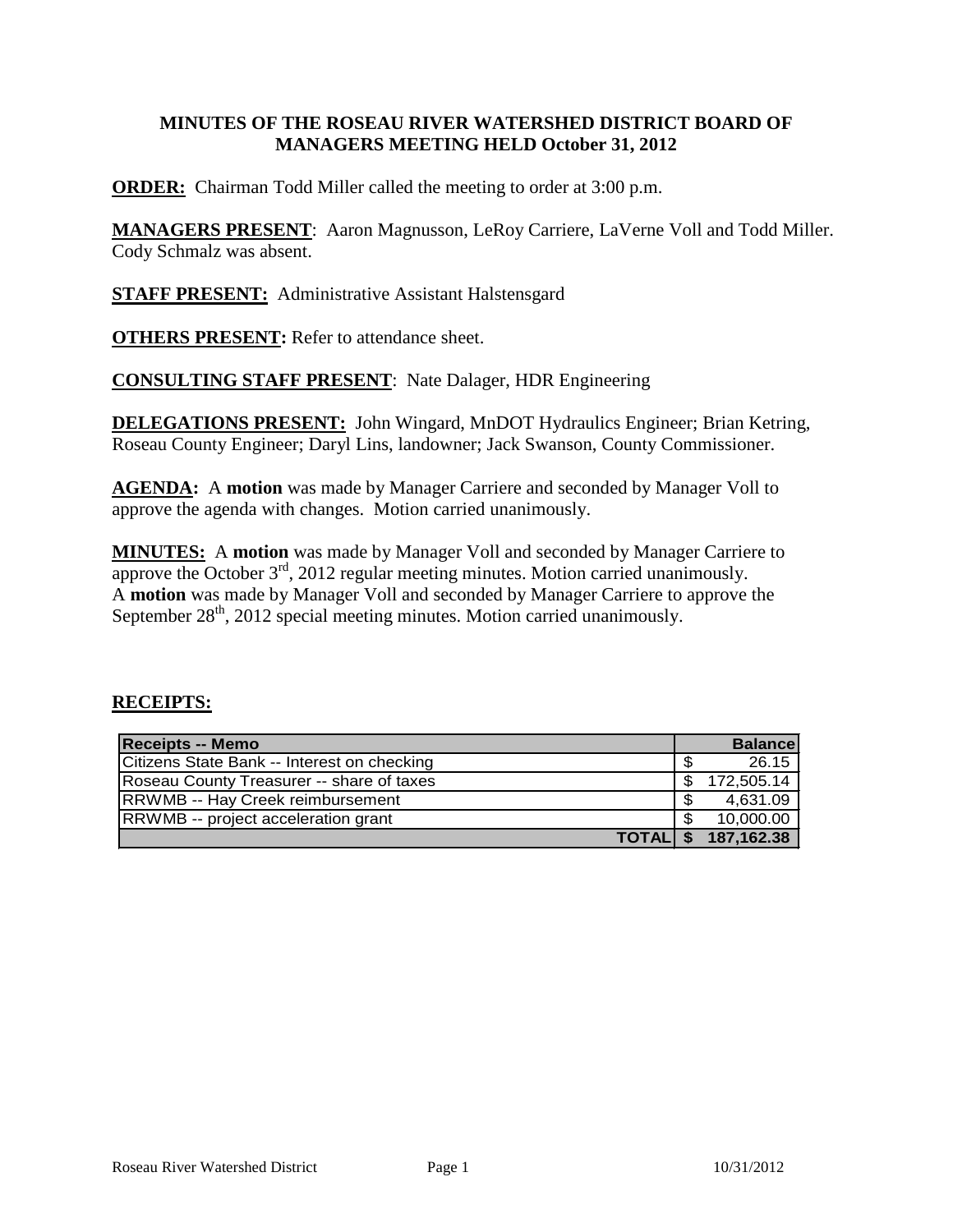| <b>Bills -- Memo</b>                                          |                       | <b>Amount</b> |
|---------------------------------------------------------------|-----------------------|---------------|
| City of Roseau -- utilities                                   | \$                    | 211.40        |
| Verison -- cell phone charge                                  | $\overline{\$}$       | 36.95         |
| CenturyLink -- phone bill                                     |                       | 128.25        |
| Sjoberg's Cable TV -- cable internet                          | 6 6 6 6 6             | 45.53         |
| Marco -- copier maintenance                                   |                       | 22.50         |
| Roseau Times-Region -- notice                                 |                       | 57.75         |
| Minnesota Energy -- natural gas bill                          |                       | 53.03         |
| Steve Anderson -- legal fees                                  | $\dot{\overline{\$}}$ | 637.50        |
| <b>HDR Engineering -- Project Engineering</b>                 | $\overline{\$}$       | 28,017.17     |
| Floyd Haugen -- meetings, mileage and expenses                | $\overline{\$}$       | 439.84        |
| LeRoy Carriere -- meetings, mileage and expenses              | $\overline{\$}$       | 122.01        |
| Aaron Magnusson -- meetings, mileage and expenses             | $\overline{\$}$       | 93.42         |
| Todd Miller -- meetings, mileage and expenses                 | $\overline{\$}$       | 729.40        |
| LaVerne Voll -- meetings, mileage and expenses                | $\overline{\$}$       | 489.70        |
| Rob Sando -- wages                                            | $\overline{\$}$       | 452.72        |
| Rob Sando -- Vacation, sick pay, severance                    | $\overline{\$}$       | 19,802.93     |
| Tracy Halstensgard -- wages                                   | $\overline{\$}$       | 2,347.01      |
| PERA -- employee and employer share                           | $\overline{\$}$       | 464.12        |
| Internal Revenue Service -- 941 tax                           | $\overline{\$}$       | 13,779.22     |
| Doug's Supermarket -- food for meetings and supplies          | $\overline{\$}$       | 81.55         |
| Scott's True Value -- supplies                                | $\overline{\$}$       | 33.33         |
| Roso Cleaners -- rugs                                         | $\overline{\$}$       | 37.62         |
| Quality Pringing -- name plate                                | $\overline{\$}$       | 6.41          |
| MonTech Computers -- Norton antivirus & battery backup        | $\overline{\$}$       | 112.20        |
| Horner Plumbing & Excavation -- work on Hay Creek & Palmville | $\overline{\$}$       | 2,845.00      |
| Northland Trading Post -- job ad for two weeks                | $\overline{\$}$       | 104.00        |
| Minnesota Revenue -- third quarter withholding                | $\overline{\$}$       | 812.00        |
| Postmaster -- mailing permit to HDR                           | $\overline{\$}$       | 5.30          |
| Pete Grafstrom -- work on building                            | $\overline{\$}$       | 843.78        |
| Roseau County Treasurer -- property taxes, Sect. 21           | $\overline{\$}$       | 4,108.00      |
| Claire Kjersten -- mowing Duxby Levee                         | $\overline{\$}$       | 1,369.00      |
| Houston Engineering -- Project Engineering                    | $\overline{\$}$       | 5,989.03      |
| R & Q Trucking -- work on Hay Creek                           | $\overline{\$}$       | 2,098.10      |
| Roseau County Highway Dept. -- spraying, survey & drafting    | $\overline{\$}$       | 3,416.80      |
| MAWD -- conference registration                               | $\overline{\$}$       | 535.00        |
| <b>TOTAL</b>                                                  | $\overline{\$}$       | 90,327.57     |

**BILLS:** A motion was made by Manager Carriere to pay the normal monthly bills, seconded by Manager Voll. Motion carried unanimous.

**CR 112:** Engineer Dalager gave a presentation on the hydrologic study done on the proposed CR 112 ditch project. There was discussion on funding of the project. The next steps would be for Engineer Dalager and Engineer Ketring to meet and discuss the engineering and costs, then engage landowners in discussion. Engineer Dalager will update the board again next month.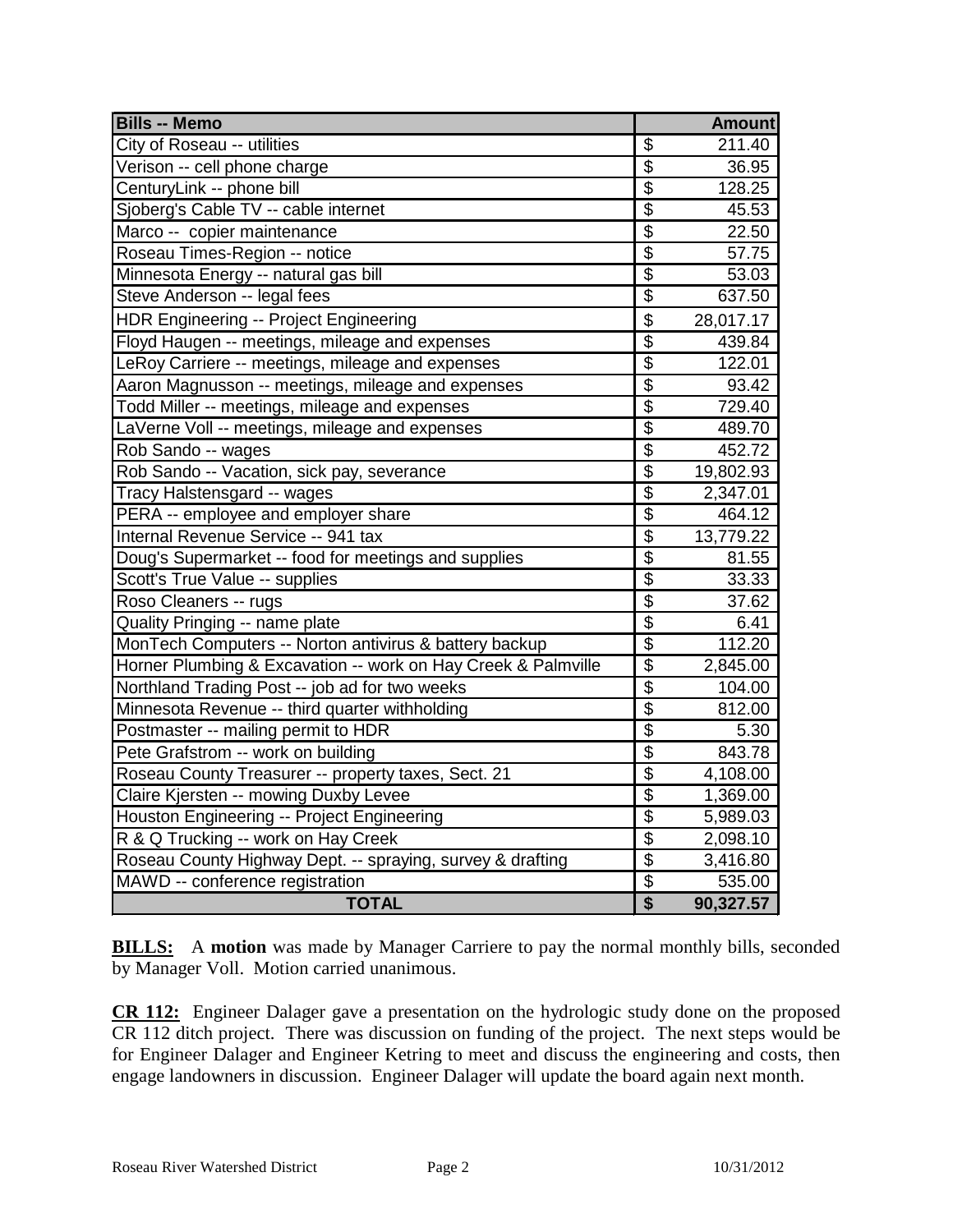**DELEGATIONS:** John Wingard, Hydraulics Engineer, MN DOT met with the board to discuss and seek approval on two permit applications. The first application (permit #12-15) discussed was to replace a bridge on TH 89 south of Wannaska. A **motion** was made by Manager Carriere, seconded by Manager Voll to approve Permit #12-15. Motion carried unanimously. The second application (permit #12-13) discussed was the Hwy 310 grade raise and culvert installation. A **motion** was made by Manager Voll, seconded by Manger Carriere to approve permit # 12-13. Motion carried unanimously. Plans and specs for both projects are on file at the RRWD office.

## **PROJECT REPORT:**

Hay Creek/Norland: Engineer Dalager stated there has been no word from the COE on the proposed mitigation plan. A grant extension has been applied for through MN DNR Grants Coordinator Pat Lynch. Engineer Dalager updated the board on the connection channel plug removal. Removal has been completed as of today.

There has been no work done on the mowing contract with Santls. Manager Voll and Chairman Miller met with Alex Halverson to discuss the installation of the gates. Manager Voll discussed signage for the gates.

Chairman Miller and Engineer Dalager will meet with Attorney Kurt Deter on Nov. 13 to discuss the public hearing process to utilize SD 51 funds for Hay Creek / Norland.

A **motion** was made by Manager Carriere, seconded by Manager Magnusson to approve the R & Q Trucking bill in the amount of \$2,098.10. Motion carried unanimously. A **motion** was made by Manager Carriere, seconded by Manager Magnusson to approve the HDR Engineering in the amount of \$4,068.07. Motion carried unanimously. A **motion** was made by Manager Voll, seconded by Manager Carriere to approve the Horner Plumbing & Excavation in the amount of \$1,660.00. Motion carried unanimously.

Palmville Project: Chairman Miller updated the board on the cleaning of Mickinock Creek. The Board directed Administrative Assistant Halstensgard to apply to the State for a one year extension to the grant. Chairman Miller spoke about the post project monitoring. The FDRWG has agreed to provide for the monitoring. Engineer Dalager will contact Molly McGregor concerning the hydrologic and vegetation monitoring. A **motion** was made by Manager Carriere, seconded by Manager Magnusson to approve the Horner Plumbing & Excavation in the amount of \$1,185.00. Motion carried unanimously.

Beltrami: Chairman Miller stated there hasn't been any movement on the Beaver Township Impoundment site. He also discussed the Hay Creek Headwater Retention area. Beaver dams are an issue on CD #9 (trout stream) in the project area. The County surveyed the dam sites and sent that information to Engineer Bents.

Chairman Miller updated the board on the LUP meetings he has attended and the Thompson Forest Road construction project. A **motion** was made by Manager Voll, seconded by Manager Carriere to approve payment of the Houston Engineer bill in the amount of \$5,989.03. Motion carried unanimously.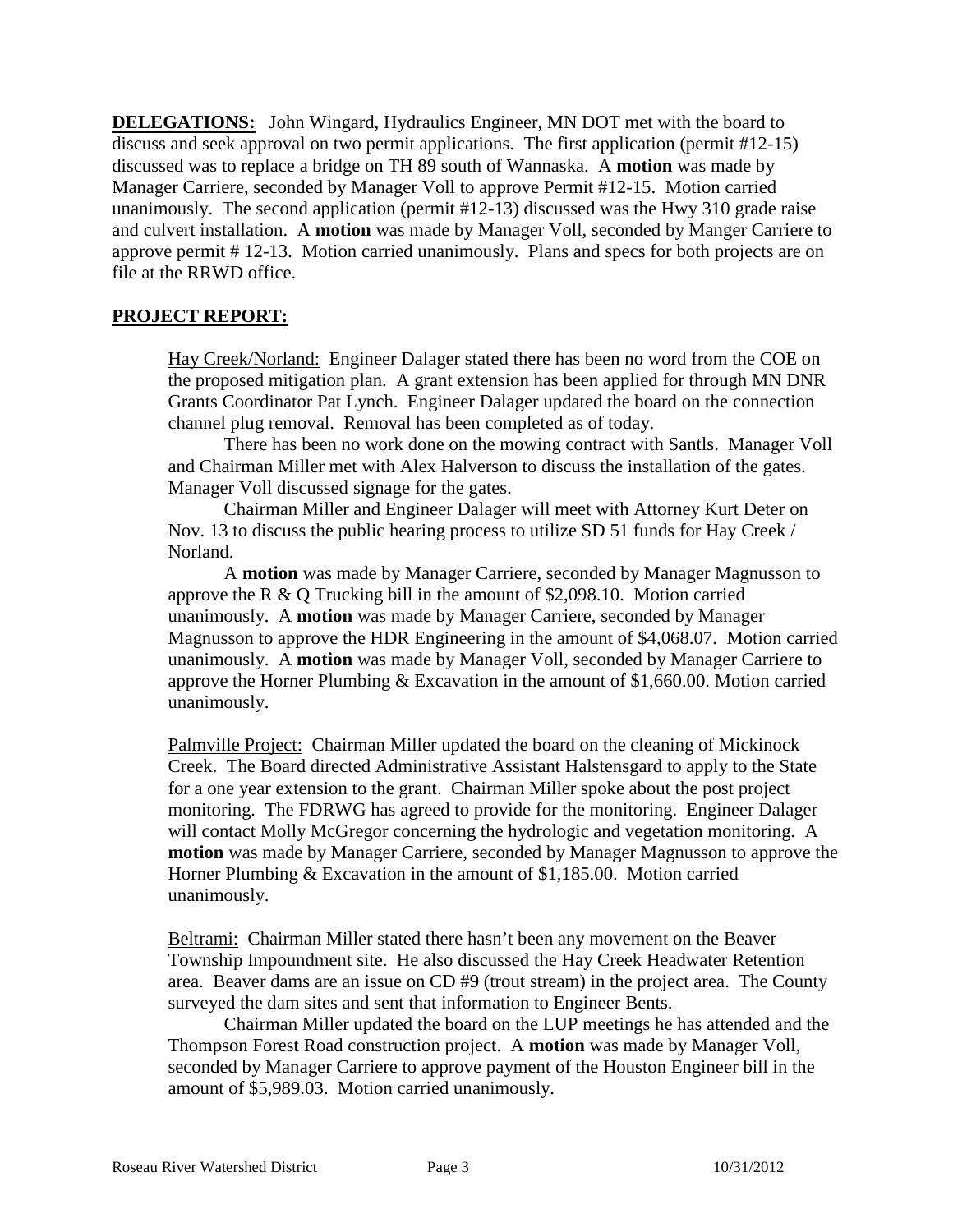RRWMA: Engineer Dalager stated the COE report should be out in November. A Preliminary Engineer's report should also be available in November. A **motion** was made by Manager Carriere, seconded by Manager Miller to approve the HDR Engineering in the amount of \$23,949.10. Motion carried unanimously.

Arpin Impoundment: There was discussion on questionnaires returned by landowners and what land was involved in various phases.

There was discussion on filling Manager Haugen's committee appointments.

## **PERMITS:**

The board discussed permit #12-16 (Roger Skime). Manager Carriere will follow up with this permit. A **motion** was made by Manger Voll seconded by Manager Magnusson approve the permit upon Manager Carriere's findings. Motion carried unanimously.

Managers Voll and Carriere discussed complaints with permits approved for Clair Erickson and David Dahlgren. The board will need to revisit the permit to David Dahlgren.

## **Chairman's Report:**

- RRWMB:
	- o Chuck Fritz is trying to get the COE to approve utilizing the Project Planning and Acceleration Tool for permitting and concurrence points 1-3.
	- o Wetland credits
	- o Ron Harnack's report
	- o 5 year project outlook needs to be updated
	- o MPCA water quality
	- o A **motion** was made by Manger Voll to extend the expiration date of the Roseau River Watershed Districts Overall Plan until April 2019 in accordance with BWSR Resolution #12-85 (see attached), seconded by Manager Carriere. Motion carried unanimously.
- RRBC update
- RRRA update
- FDRWG meeting update
	- o TAC COE will be funding a position to this committee

# **ADMINISTRATIVE REPORT:**

- West Interceptor there was discussion on the legal boundary and right-of-way markers.
- There was discussion on the debris removal on SD 51.
- Side water inlets There was discussion on the legality of installing traps on the culverts. Administrative Assistant Halstensgard will contact Kurt Deter for a legal opinion on the traps. A **motion** was made by Manager Carriere, seconded by Manager Voll to approve the landowner agreement and authorize Chairman Miller to sign. Motion carried unanimously.
- Employee severance was discussed
- Audit proposal will be discussed at the next meeting.